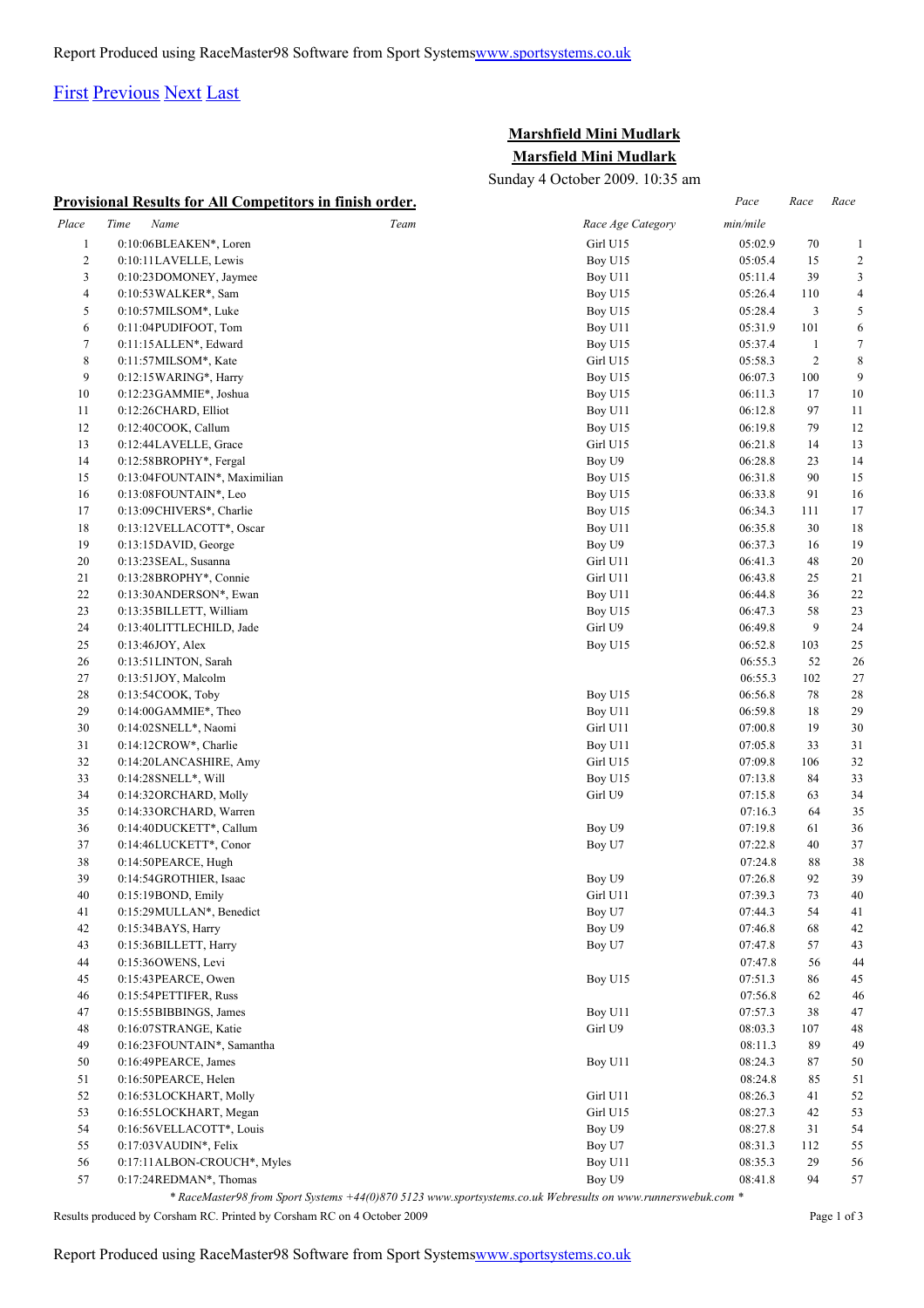# [First](http://www.corshamrunningclub.co.uk/Mudlark/Results/2009/Mini Mudlark.html) [Previous](http://www.corshamrunningclub.co.uk/Mudlark/Results/2009/Mini Mudlark.html) [Next](http://www.corshamrunningclub.co.uk/Mudlark/Results/2009/Mini MudlarkPage3.html) [Last](http://www.corshamrunningclub.co.uk/Mudlark/Results/2009/Mini MudlarkPage3.html)

Marshfield Mini Mudlark, Marsfield Mini Mudlark - Sunday 4 October 2009. 10:35 am

|       | <b>Provisional Results for All Competitors in finish order.</b> |      |                   | $Pace$   | $Race$         | Race |
|-------|-----------------------------------------------------------------|------|-------------------|----------|----------------|------|
| Place | Time<br>Name                                                    | Team | Race Age Category | min/mile |                |      |
| 58    | 0:17:24 ANDERSON*, Jeremy                                       |      | Boy U15           | 08:41.8  | 34             | 58   |
| 59    | 0:17:26 WHITE*, Kieran                                          |      | Boy U11           | 08:42.8  | 35             | 59   |
| 60    | 0:17:26 COLLARD*, Joshua                                        |      | Boy U11           | 08:42.8  | 37             | 60   |
| 61    | 0:17:41 WIGLEY*, Daniel                                         |      | Boy U9            | 08:50.3  | 114            | 61   |
| 62    | 0:17:41 REDMAN, Stewart                                         |      |                   | 08:50.3  | 95             | 62   |
| 63    | 0:17:42 VELLACOTT*, Harvey                                      |      | Boy U7            | 08:50.8  | 32             | 63   |
| 64    | 0:17:42 STEPHENS, Sophie                                        |      | Girl U7           | 08:50.8  | 59             | 64   |
| 65    | 0:17:42 STEPHENS, Emily                                         |      | Girl U11          | 08:50.8  | 60             | 65   |
| 66    | 0:17:43 KARNEY-MITCHELL*, William                               |      | Boy U9            | 08:51.3  | 123            | 66   |
| 67    | 0:18:01 ANSTEE*, Kyle                                           |      | Boy U9            | 09:00.3  | 76             | 67   |
| 68    | $0:18:02$ DAVIS, Philip                                         |      |                   | 09:00.8  | 77             | 68   |
| 69    | 0:18:17 BROPHY*, Molly                                          |      | Girl U5           | 09:08.3  | 24             | 69   |
| 70    | 0:18:19 PRESSDEE*, Eleanor                                      |      | Girl U15          | 09:09.3  | 43             | 70   |
| 71    | 0:18:19 HIAM, Jo                                                |      |                   | 09:09.3  | 22             | 71   |
| 72    | 0:18:26 STRANGE*, Tara                                          |      | Girl U11          | 09:12.8  | 66             | 72   |
| 73    | 0:18:44 MULLAN*, Sophie                                         |      | Girl U11          | 09:21.8  | 53             | 73   |
| 74    | 0:18:47 LALE*, Lily                                             |      | Girl U11          | 09:23.3  | 49             | 74   |
| 75    | 0:18:49 MULLAN*, Alice                                          |      | Girl U11          | 09:24.3  | 55             | 75   |
| 76    | 0:18:52 HARDY*, Joel                                            |      | Boy U7            | 09:25.8  | 105            | 76   |
| 77    | 0:18:54 HARDY*, Rowan                                           |      |                   | 09:26.8  | 104            | 77   |
| 78    | 0:18:56 LUCKETT*, Emily                                         |      | Girl U9           | 09:27.8  | 47             | 78   |
| 79    | 0:19:01 GOLDSMITH*, Bryn                                        |      | Boy U9            | 09:30.3  | 27             | 79   |
| 80    | 0:19:04 BOND*, Lucinda                                          |      | Girl U9           | 09:31.8  | 10             | 80   |
| 81    | 0:19:09 PRESSDEE*, Lydia                                        |      | Girl U9           | 09:34.3  | 44             | 81   |
| 82    | 0:19:19 PRESSDEE*, Di                                           |      |                   | 09:39.3  | 45             | 82   |
| 83    | 0:19:20 HORTON, Calum                                           |      | Boy U9            | 09:39.8  | 69             | 83   |
| 84    | 0:19:24 STRUTT*, Connie                                         |      | Boy U9            | 09:41.8  | 118            | 84   |
| 85    | 0:19:34 LUCKETT*, Trish                                         |      |                   | 09:46.8  | 46             | 85   |
| 86    | 0:19:35 BAYS, Oliver                                            |      | Boy U9            | 09:47.3  | 67             | 86   |
| 87    | 0:19:44 GRIEVE, Florence                                        |      | Girl U11          | 09:51.8  | 80             | 87   |
| 88    | 0:19:47 GRIEVE, Sharon                                          |      |                   | 09:53.3  | 81             | 88   |
| 89    | 0:19:48 CARTER, Beth                                            |      | Girl U9           | 09:53.8  | 109            | 89   |
| 90    | 0:20:05 WARING*, Maxim                                          |      | Boy U7            | 10:02.3  | 98             | 90   |
| 91    | 0:20:10 BLAKE*, Peter                                           |      |                   | 10:04.8  | 74             | 91   |
| 92    | 0:20:11 BLAKE, Lydia                                            |      | Girl U7           | 10:05.3  | 75             | 92   |
| 93    | 0:20:11 WARING*, Jarrod                                         |      |                   | 10:05.3  | 99             | 93   |
| 94    | 0:20:17 BUSHELL*, Alexander                                     |      | Boy U7            | 10:08.3  | 115            | 94   |
| 95    | 0:20:17 FULLERTON, Angus                                        |      | Boy U7            | 10:08.3  | 21             | 95   |
| 96    | 0:20:32 FULLERTON, Kenneth                                      |      |                   | 10:15.8  | 20             | 96   |
| 97    | 0:20:32 CARTER, Josie                                           |      | Girl U7           | 10:15.8  | 108            | 97   |
| 98    | 0:20:52 WILLIAMS, Sarita                                        |      | Girl U9           | 10:25.8  | 13             | 98   |
| 99    | 0:21:39 WILLIAMS, Davinder                                      |      |                   | 10:49.3  | 12             | 99   |
| 100   | 0:21:41 TOWNSEND, Oliver                                        |      | Boy U5            | 10:50.3  | 83             | 101  |
| 101   | 0:21:45 TOWNSEND, Emma                                          |      |                   | 10:52.3  | 82             | 102  |
| 102   | 0:21:46 WHITE*, Bissy                                           |      | Girl U7           | 10:52.8  | $\overline{4}$ | 103  |
| 103   | 0:22:06 WHITE*, Helen                                           |      |                   | 11:02.7  | 6              | 104  |
| 104   | 0:22:06 COPPING, Seb                                            |      | Boy U5            | 11:02.7  | 96             | 105  |
| 105   | 0:22:09 BOND, Annabelle                                         |      | Girl U9           | 11:04.2  | 71             | 106  |
| 106   | 0:22:38 BOND*, Georgina                                         |      | Girl U5           | 11:18.7  | 8              | 107  |